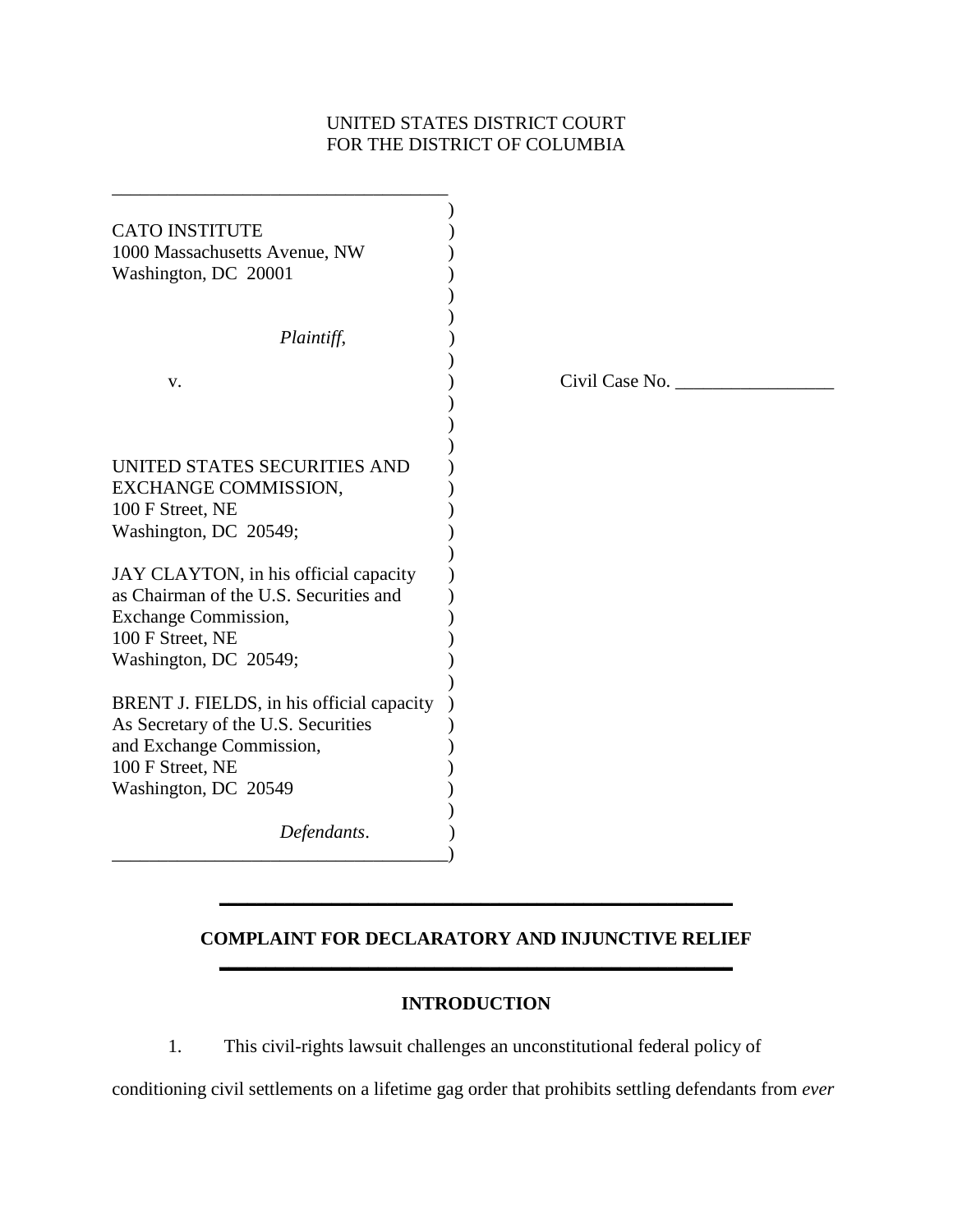denying "any allegation in [the government's] complaint." In effect, the government uses its extraordinary leverage in civil litigation to extract from settling defendants a promise to never tell their side of the story, no matter how outrageous the government's conduct may have been and no matter how strong the public's interest may be in knowing how the government conducts itself in high-stakes civil litigation.

2. The Cato Institute is a nonprofit think tank and publisher that wants to—but legally cannot—publish a book recounting perceived overreach on the part of the Securities and Exchange Commission ("SEC"). Cato cannot publish the proposed book because the SEC previously coerced the book's author (as a condition of settling the enforcement action that prompted the book in the first place) into a broad and sweeping gag order that effectively prohibits him from criticizing any aspect of the SEC's enforcement actions against him. In fact, the SEC has demanded such an overbroad gag order in every (or nearly every) similar civil or administrative settlement it has entered into over the course of the past forty years, routinely conditioning settlement on a defendant's waiver of his First Amendment rights. This civil-rights lawsuit seeks to end the federal government's decades-long use of gag orders in violation of the First Amendment to the United States Constitution and to vindicate the Cato Institute's basic First Amendment right to publish a book critical of official government conduct.

3. Specifically, the Cato Institute is currently unable to exercise its contractual right to publish the above-mentioned book because the book's author is bound by a gag-order agreement he was required to enter into as a condition of settling an SEC enforcement action. The Cato Institute believes the SEC gag-order agreement is unenforceable under the First Amendment and brings this action seeking a declaration to that effect in order to clarify its own rights and responsibilities as a publisher.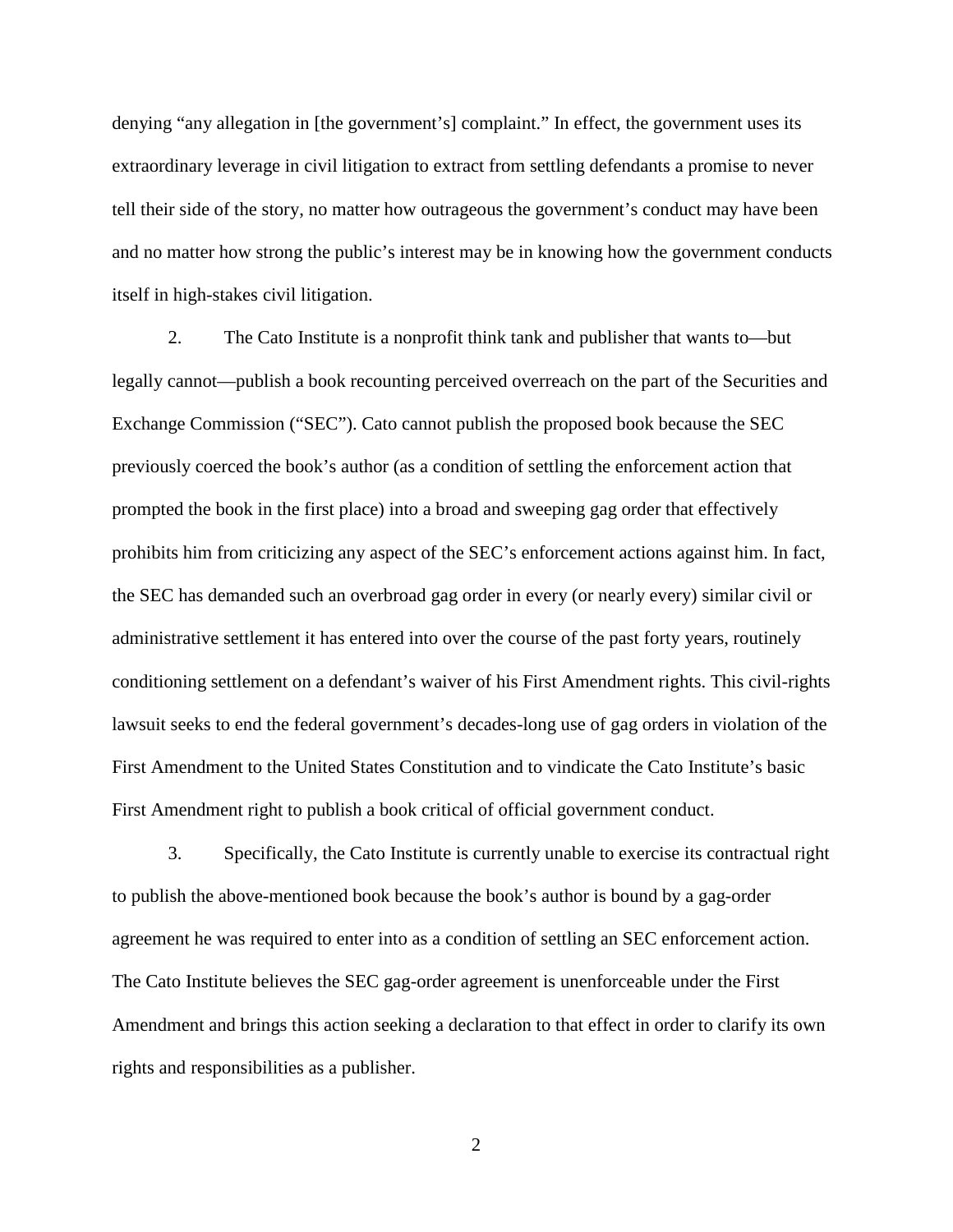#### **JURISDICTION AND VENUE**

4. Plaintiff brings this civil-rights lawsuit pursuant to the First Amendment of the United States Constitution and the Declaratory Judgment Act, 28 U.S.C. § 2201.

5. This Court has jurisdiction pursuant to 13 U.S.C. §§ 1331 and 1346.

6. Venue lies in this Court pursuant to 28 U.S.C. § 1391(b).

#### **PARTIES**

7. Plaintiff the Cato Institute is a nonprofit corporation organized under the laws of the State of Kansas with its primary place of business in the District of Columbia. Cato is a think tank dedicated to the principles of individual liberty, limited government, free markets, and peace. Cato advances its mission by (among other things) publishing books on topics of scholarly and public-policy interest. It currently has a contract to publish a book critical of the SEC, but it is unable to exercise its contractual right to publish that book because the book's author is a party to a broad agreement (the "gag order") that prohibits him from disputing the truth of any allegations the SEC made against him in a now-closed civil-enforcement action.

8. Defendant SEC is an independent federal government agency. It is a party to the gag-order agreement that currently prevents the Cato Institute from exercising its contractual right to publish a book critical of the agency, and it has entered into thousands of similar gagorder agreements nationwide. The SEC's headquarters is located in the District of Columbia.

9. Defendant Jay Clayton is named in his official capacity as the Chairman of the SEC. As Chairman of the SEC, Defendant Clayton is the agency's chief executive and is responsible for the executive and administrative functions of the SEC. 15 U.S.C. § 78d.

10. Defendant Brent Fields is named in his official capacity as the Secretary of the SEC and Director of the SEC Office of the Secretary. Among Defendant Fields' duties as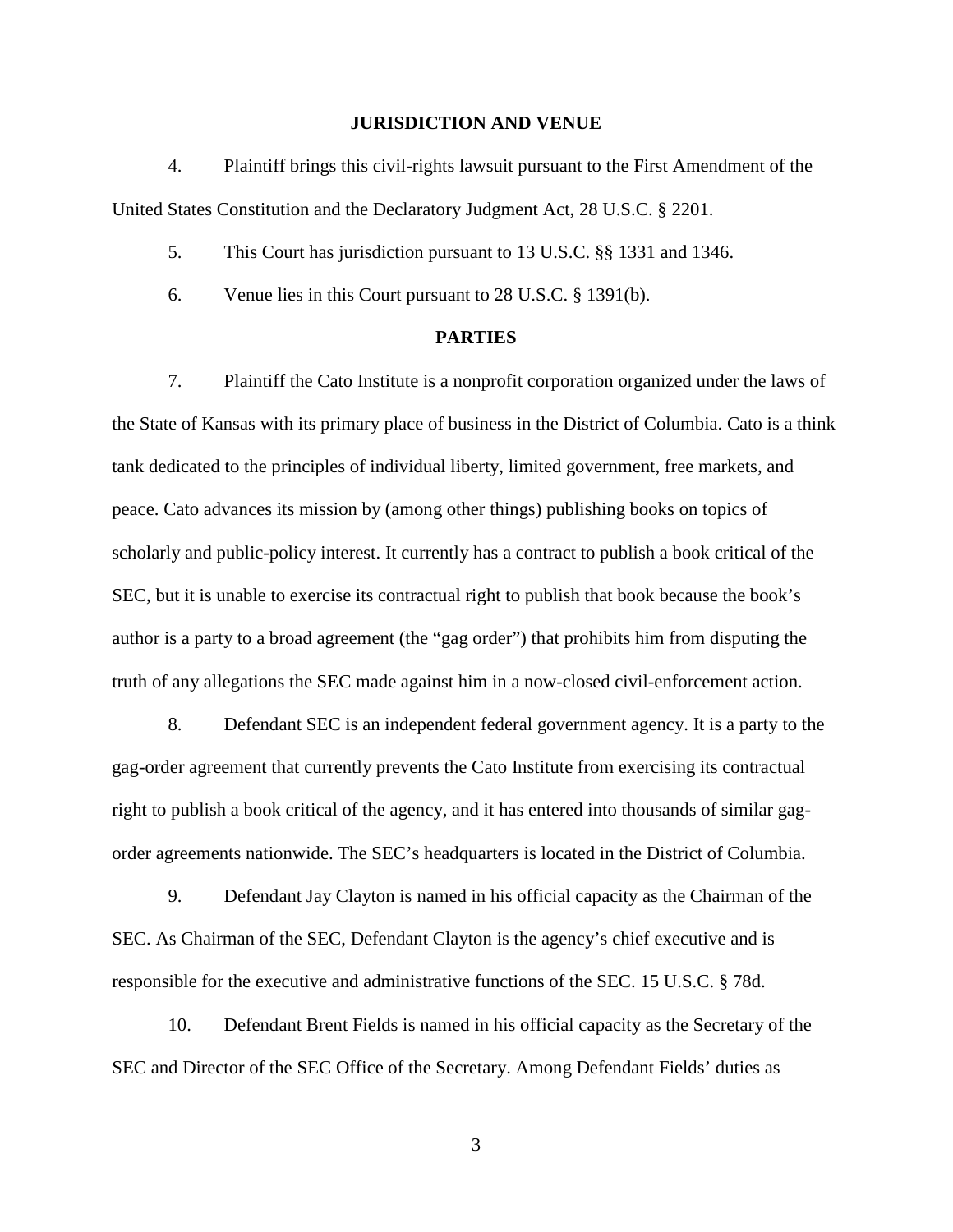Director of the SEC Office of the Secretary are issuing orders pursuant to SEC-approved settlements and maintaining and certifying SEC records for administrative and judicial proceedings. 17 C.F.R. § 200.30-7.

## **FACTUAL ALLEGATIONS**

### *The SEC's Gag Regulation*

11. In 1972, the SEC promulgated 17 C.F.R. § 202.5(e); 37 Fed. Reg. 25,224 (Nov.

28, 1972) (the "Gag Regulation").

12. The Gag Regulation has not been altered or amended since it was promulgated in

1972.

13. The Gag Regulation provides:

The Commission has adopted the policy that in any civil lawsuit brought by it or in any administrative proceeding of an accusatory nature pending before it, it is important to avoid creating, or permitting to be created, an impression that a decree is being entered or a sanction imposed, when the conduct alleged did not, in fact, occur. Accordingly, it hereby announces its policy not to permit a defendant or respondent to consent to a judgment or order that imposes a sanction while denying the allegations in the complaint or order for proceedings. In this regard, the Commission believes that a refusal to admit the allegations is equivalent to a denial, unless the defendant or respondent states that he neither admits nor denies the allegations.

17 C.F.R. § 202.5(e).

14. Upon information and belief, the SEC interprets (and has consistently

interpreted) this regulation as requiring it to demand, as a condition of settling any civil

or administrative action, that all settling defendants promise *never* to publicly contest *any* 

of the allegations the SEC has made against them.

15. The Gag Regulation's stated purpose is to "avoid creating, or permitting to be created, an impression that a decree is being entered or a sanction imposed, when the conduct alleged did not, in fact, occur." 17 C.F.R. § 202.5(e).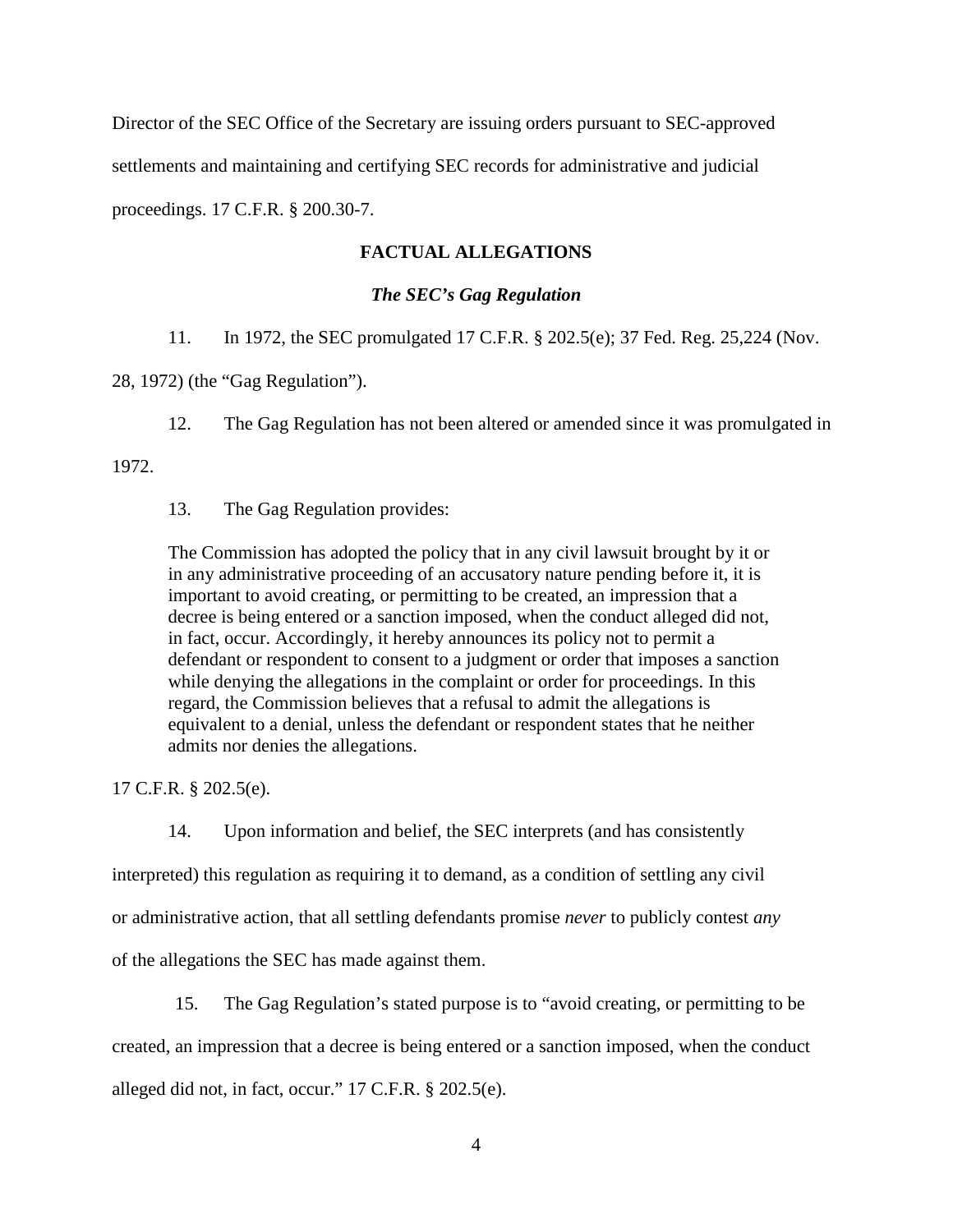16. The Gag Regulation has no other purpose beyond its stated purpose.

17. In other words, the sole purpose of the Gag Regulation is to affect public perception of the SEC and the SEC's enforcement activities.

18. The Gag Regulation accomplishes its purpose by restricting constitutionally protected speech—specifically, speech critical of the SEC itself.

19. In accord with its interpretation of 17 C.F.R. § 202.5(e), the SEC routinely prohibits parties that enter into consent agreements with the SEC from ever publicly asserting that any of the SEC's allegations are untrue or otherwise lack a factual basis—even after the case has been settled and the underlying lawsuit or administrative proceeding dismissed.

20. Upon information and belief, any party that settles with the SEC in a civil proceeding must "agree[] not to take any action or to make or cause to be made any public statement denying, directly or indirectly, any allegation in the complaint or creating the impression that the complaint is without factual basis."

21. Upon information and belief, any party that settles with the SEC in an administrative proceeding must "agree[] not to take any action or to make or cause to be made any public statement denying, directly or indirectly, any allegation in the complaint or creating the impression that the complaint is without factual basis."

22. Upon information and belief, in accord with 17 C.F.R. § 202.5(e), the SEC demands blanket, perpetual gag orders of this sort in every case it settles without making any individualized determinations about the need for such an order or the appropriate scope of such an order in a given case.

23. The SEC settles almost all of the civil actions it initiates.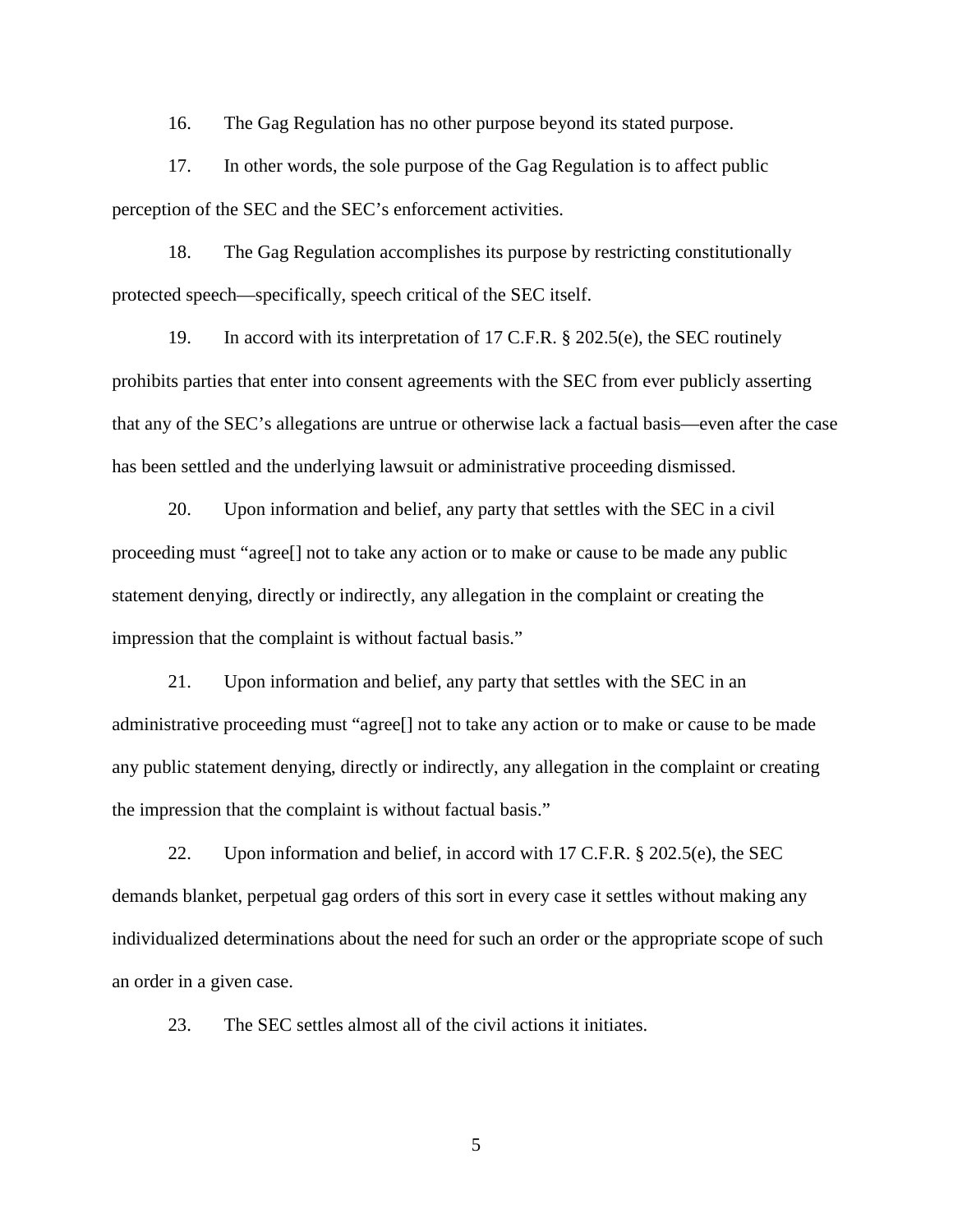24. For example, "[s]ince 2002, the SEC's settlement rate has remained constant at about ninety-eight percent." Priyah Kaul, *Admit or Deny: A Call for Reform of the SEC's 'Neither-Admit-Nor-Deny' Policy*, 48 U. Mich. J. L. Refor 535, 536 (2015).

25. Upon information and belief, the SEC can (and sometimes does) enter into settlement agreements in which a defendant admits to specific conduct while neither admitting nor denying the remainder of the SEC's allegations.

26. Upon information and belief, the SEC can (and sometimes does) enter into settlement agreements in which a defendant admits to no specific conduct and neither admits nor denies any of the SEC's allegations.

27. Whether or not an SEC settlement agreement includes admissions that specific allegations are true, the SEC's interpretation of the Gag Regulation, as reflected and embodied in civil settlements like the one at issue in this case, does not permit the SEC to settle a civil or administrative enforcement action unless a defendant agrees never to publicly dispute *any* of the SEC's allegations.

28. Upon information and belief, the SEC actually enforces the gag orders it obtains under its interpretation of the Gag Regulation, including (but not limited to) by demanding that former defendants issue retractions when they make statements that the SEC deems violate their obligation to never dispute the truth of any of the SEC's allegations.

#### *The Cato Institute and the Banned Book*

29. In 2018, Clark Neily, a licensed attorney, experienced constitutional litigator, and currently the Vice President for Criminal Justice at the Cato Institute, privately received a copy of a manuscript written by an author who claimed he had been the victim of prosecutorial overreach at the hands of officials at the SEC ("the SEC manuscript"). The author contacted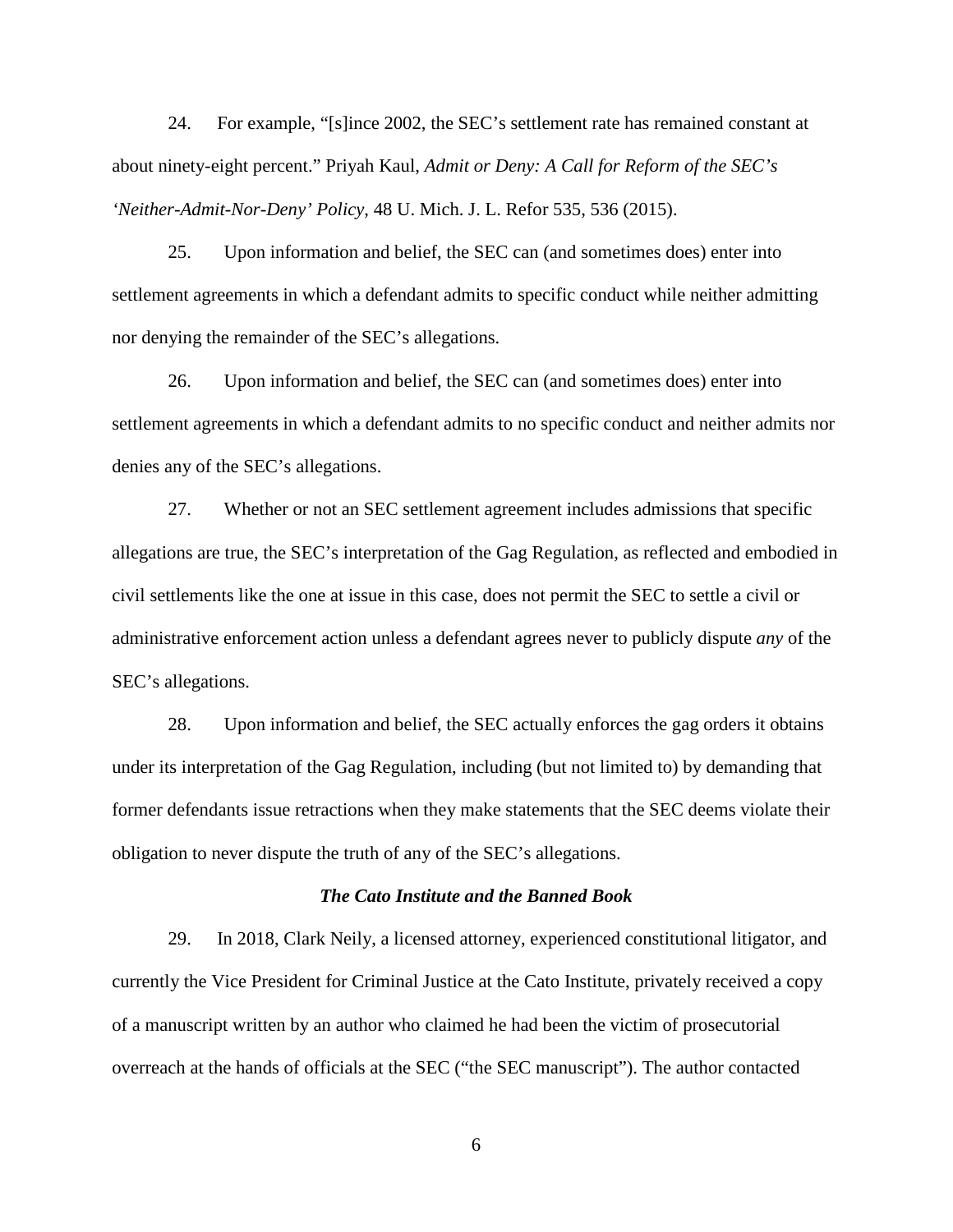Neily seeking assistance in assessing the validity of the gag order contained in the author's SEC settlement and the prospects for challenging that provision or otherwise obtaining relief from the speech-limiting requirements of that provision in order to allow the SEC manuscript to be made public.

30. The SEC manuscript describes a long and expensive battle at the end of which the author (who was accused of substantial wrongdoing by the SEC in both legal documents and press statements) ultimately admitted to engaging in certain limited conduct in order to avoid crippling litigation expenses.

31. In addition to providing the author with his legal opinions, Neily developed the opinion that publishing the SEC manuscript would advance important public-policy goals of the Cato Institute. In Neily's view, the SEC manuscript was persuasive and illustrated many issues including prosecutorial discretion, routine over-charging, and the danger of coercive settlements or plea bargains—that had been at the heart of Neily's public advocacy at the Cato Institute. Neily had spoken and written extensively about these topics in his role at Cato, and he believed that publishing the SEC manuscript would be a substantial addition to the public debate on these issues of public importance.

32. In 2018, the Cato Institute entered into a contract with the author to publish the SEC manuscript as a book.

33. The Cato Institute has taken substantial steps toward publishing the SEC manuscript, including an initial thorough edit of the text.

34. But the Cato Institute cannot exercise its contractual right to publish the book because the manuscript's author ultimately settled his enforcement action and so is bound by one of the gag orders required by the Gag Regulation. Despite the fact that the author actually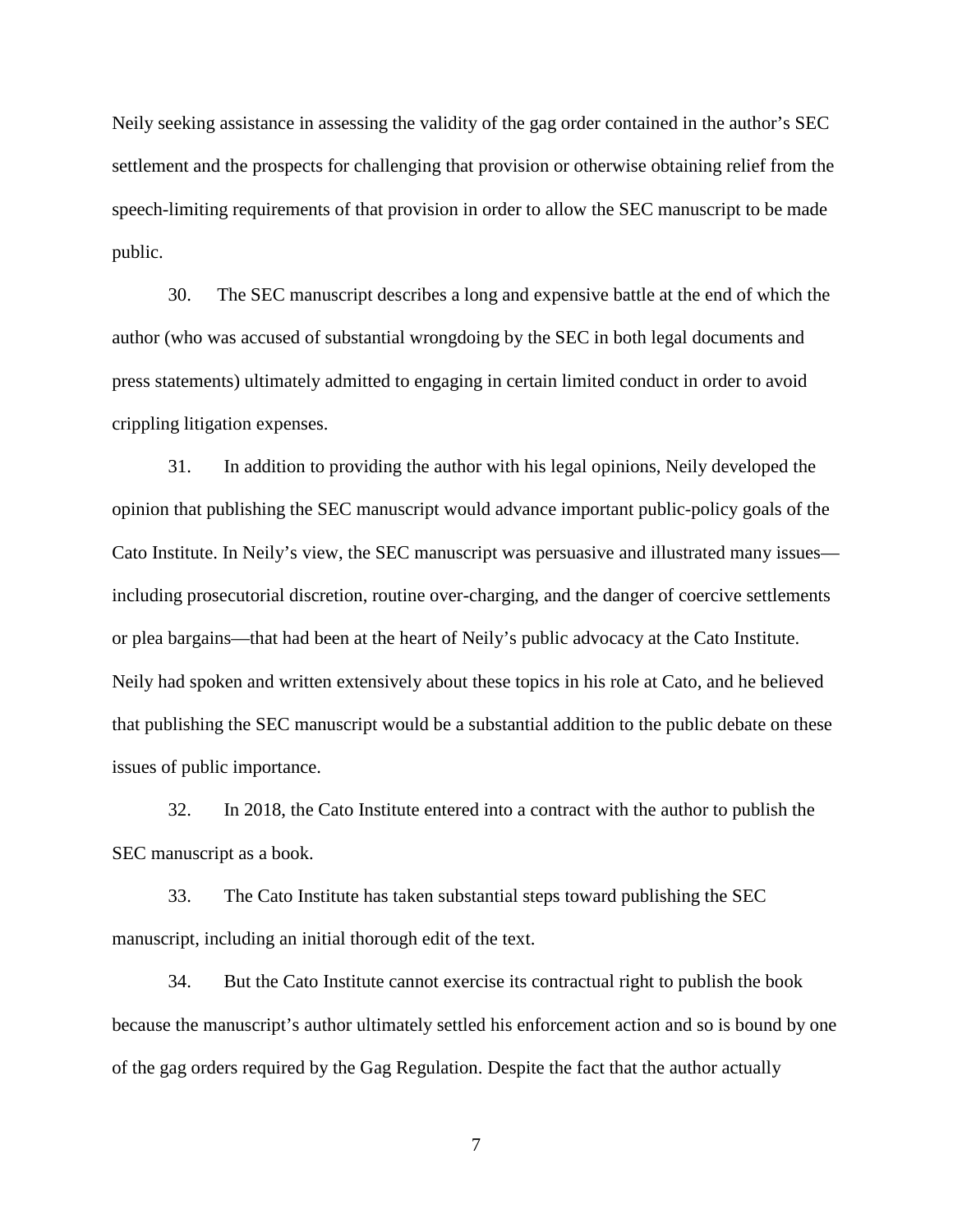admitted to only limited unlawful conduct in his settlement agreement, the agreement forbids him from publicly challenging the accuracy of *any* of the SEC's allegations. Writing the SEC manuscript and privately conveying it to Neily were *private* statements of dissent, but allowing the Cato Institute to actually publish the SEC manuscript would be a *public* statement of dissent and so would be barred by the gag order.

35. Specifically, the gag order at issue states (in relevant part):

Defendant understands and agrees to comply with the Commission's policy "not to permit a defendant or respondent to consent to a judgment or order that imposes a sanction while denying the allegation in the complaint or order for proceedings." 17 C.F.R. § 202.5. In compliance with this policy, Defendant agrees not to take any action or to make or cause to be made any public statement denying, directly or indirectly, any allegation in the complaint or creating the impression that the complaint is without factual basis. Defendant may testify truthfully about any matter under oath in connection with a legal or administrative proceeding, whether or not under subpoena . . . . If Defendant breaches this agreement, the Commission may petition the Court to vacate the Final Judgment and restore this action to its active docket. Nothing in this paragraph affects Defendant's: (i) testimonial obligations, or (ii) right to take legal or factual positions in litigation or other legal proceedings in which the [SEC] is not a party including, but not limited to, legal proceedings arising out of the matters filed in the bankruptcy court.

36. In the SEC manuscript, the author asserts that the SEC's allegations against him

were unfounded and unfair. Nothing in his settlement agreement required him to admit the truth

of the SEC's allegations (except for those explicitly admitted), but he is nonetheless barred from

publicly asserting his honest assessment of them.

37. As a direct result of this gag order, Cato cannot exercise what would otherwise be

its contractual right to publish and promote the SEC manuscript.

38. But for the gag order, Cato would immediately complete its editorial process and publish the SEC manuscript.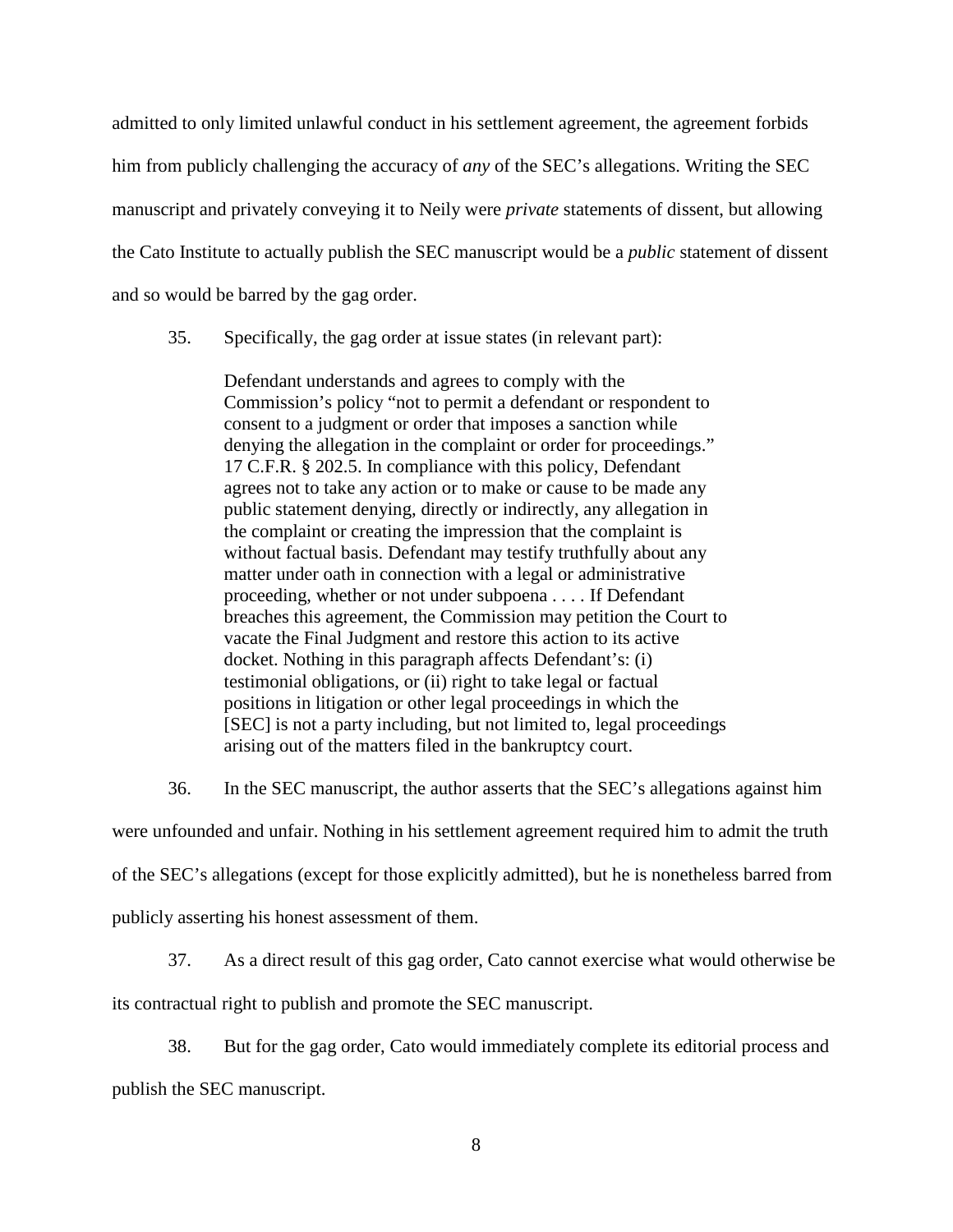39. The Cato Institute's publication agreement for the SEC manuscript also authorizes Cato to undertake promotional activities relating to the book. But for the gag order, Cato would also engage in other related public speech—including, but not limited to, writing about the book in newspapers and on the internet as well as sponsoring promotional events (which would include appearances by the book's author and potentially other individuals who are subject to similar gag orders).

## *The SEC's Enforcement of the Gag Regulation Creates a Content-Based Restriction on Speech*

40. Content-based regulations of speech are presumptively invalid.

41. Content-based regulations of speech are unconstitutional unless they are narrowly tailored to serve a compelling government interest.

42. The SEC's use of gag provisions prohibits individuals who have settled civil or administrative actions with the SEC from publicly questioning the truth of allegations made by the SEC.

43. The SEC's use of gag provisions in consent agreements results in a content-based restriction on speech.

44. The SEC's use of the gag provision in the above-referenced consent agreement is a content-based restriction on speech.

45. The unconstitutional-conditions doctrine prohibits government from conditioning receipt of a benefit on the waiver of a constitutionally guaranteed right.

46. Even when the government is under no obligation to offer a benefit, once it voluntarily chooses to do so, it cannot condition the receipt of the benefit on the waiver of a constitutionally guaranteed right.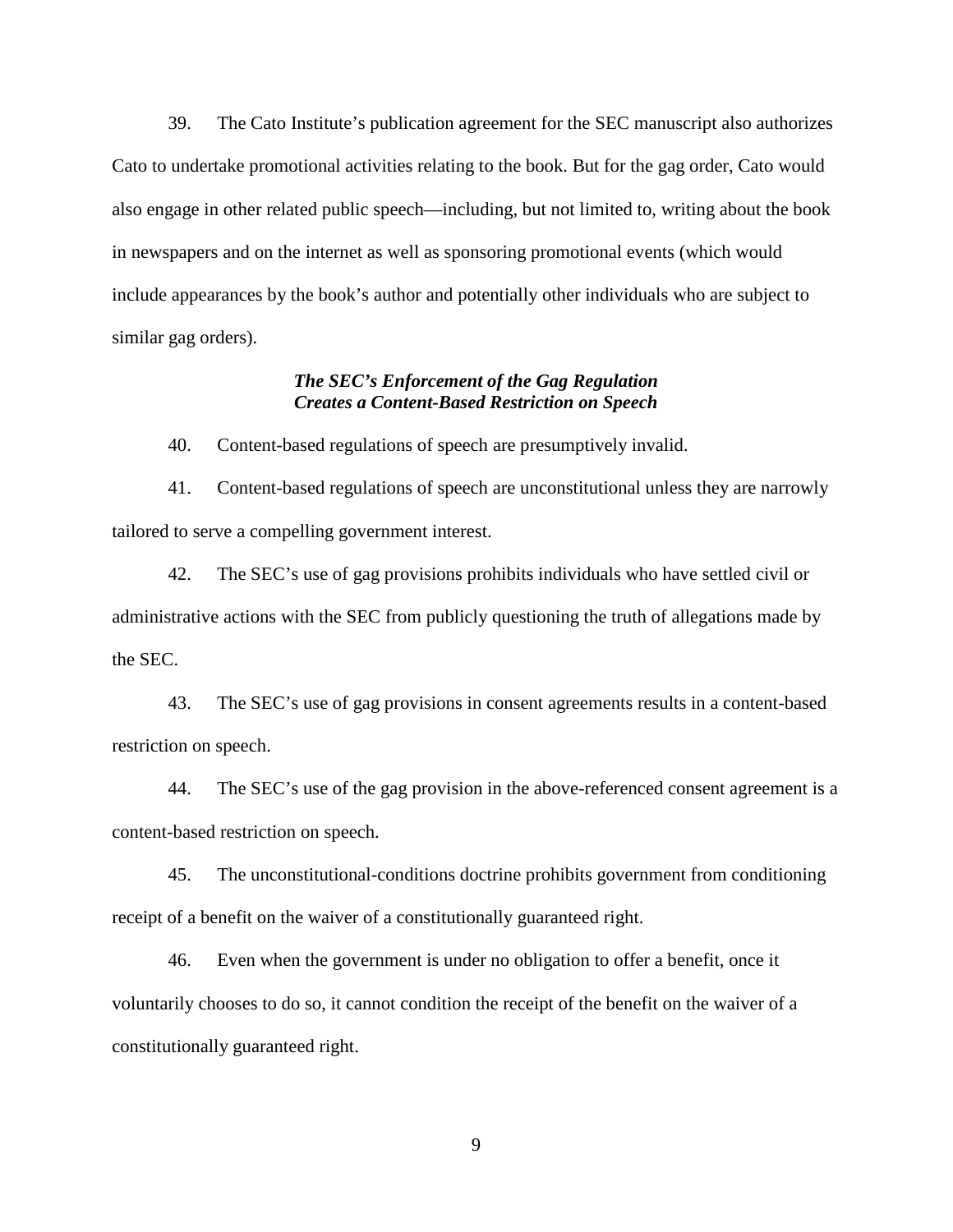47. Upon information and belief, the SEC can present no evidence that requiring defendants to refrain from publicly denying the truth of allegations in perpetuity (particularly allegations that have been neither proven nor admitted by the defendant) is necessary to achieve any compelling government end.

48. The government may not impose a content-based restriction on speech through direct legislation.

49. The SEC could not impose a content-based restriction on speech through legislative action.

50. The SEC may not impose content-based restrictions on speech as a condition of the settlement of a civil or administrative proceeding.

51. The government may not enforce a content-based restriction on speech.

52. Because the above-referenced gag order is a content-based restriction on speech, that portion of the agreement is unenforceable as a matter of law.

#### *The SEC's Settlement Tactics Have Faced Scrutiny*

53. Given that the SEC takes very few civil actions to trial, the SEC knows when it initiates a civil action that it is unlikely it will ever have to prove the truth of its allegations to the satisfaction of a neutral adjudicator.

54. Upon information and belief, the SEC uses various techniques, including freezing defendants' financial accounts so they are unable to pay for legal counsel, to coerce individuals into settling civil proceedings.

55. At least one federal district court has strongly criticized the SEC's use of gag provisions as a condition to settlement. *See SEC v. Vitesse Semiconductor Corp.*, 771 F. Supp. 2d 304, 309 (S.D.N.Y. 2011) ("Only one thing is left certain: the public will never know whether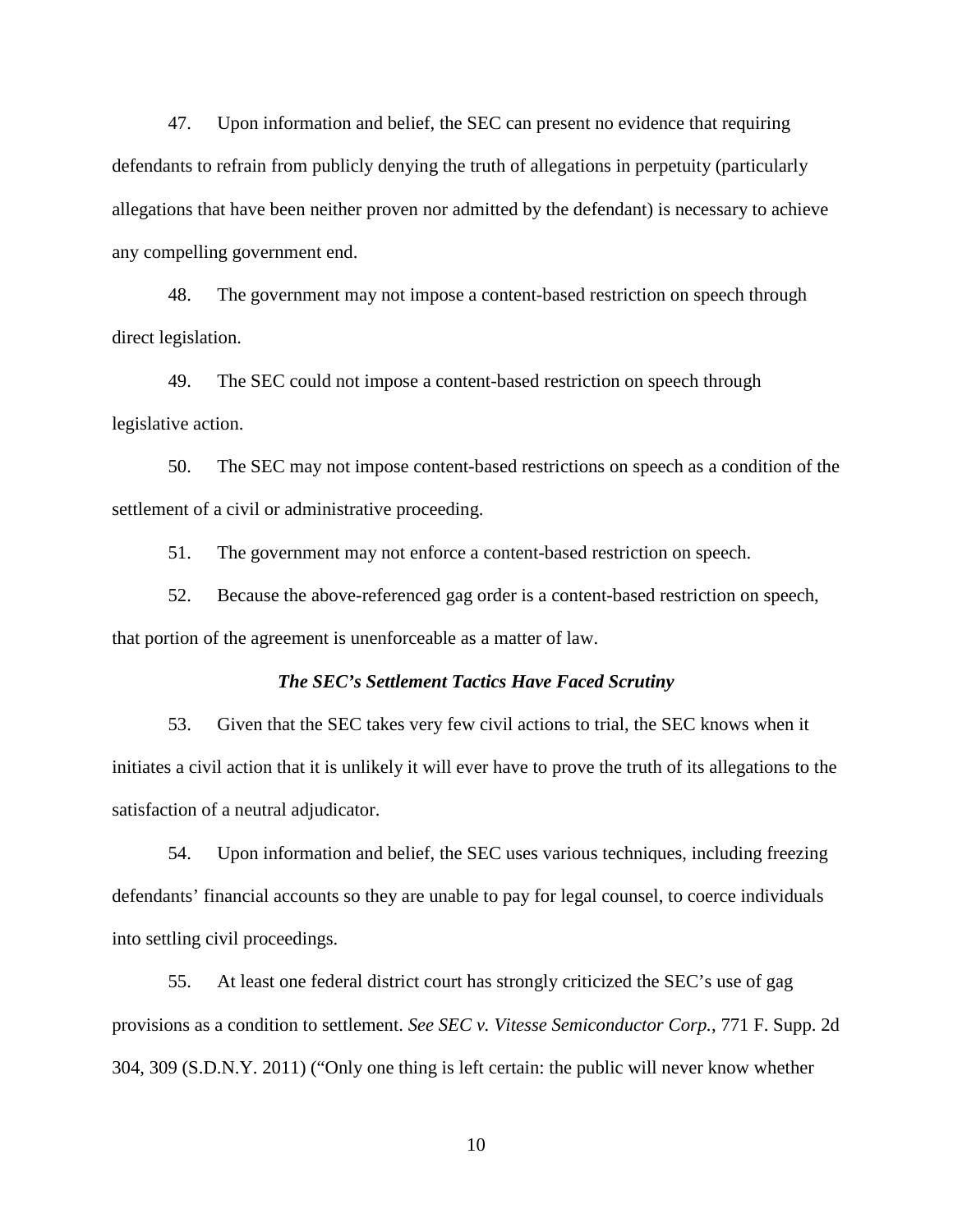the SEC's charges are true, at least not in a way that they can take as established by these proceedings. \* \* \* This might be defensible if all that were involved was a private dispute between private parties. But here an agency of the United States is saying, in effect, 'Although we claim that these defendants have done terrible things, they refuse to admit it and we do not propose to prove it, but will simply resort to gagging their right to deny it.'").

56. These serious criticisms illustrate that the SEC's enforcement and settlement practices are an issue of great public concern. The gag orders required by the Gag Regulation, therefore, suppress speech that is at the very center of an ongoing public debate.

### **INJURY TO PLAINTIFF**

57. In the absence of an order from this Court declaring the above-referenced gag order unenforceable as a matter of law, the Cato Institute will be unable to exercise its contractual rights to publish a book that it deems important to its mission and to the public's understanding of the SEC's enforcement policies.

58. In the absence of an order from this Court declaring unconstitutional the SEC's overall policy of demanding broad gag orders as a condition of all civil or administrative settlements, the Cato Institute will be unable to present panel discussions or other forms of public dialogue featuring individuals who have been subject to SEC enforcement actions. The Cato Institute routinely sponsors panel discussions—including panel discussions on coercive settlements in the law-enforcement context—and but for the SEC's enforcement of the Gag Regulation, it would be able to sponsor events featuring alleged victims of the SEC's overreach.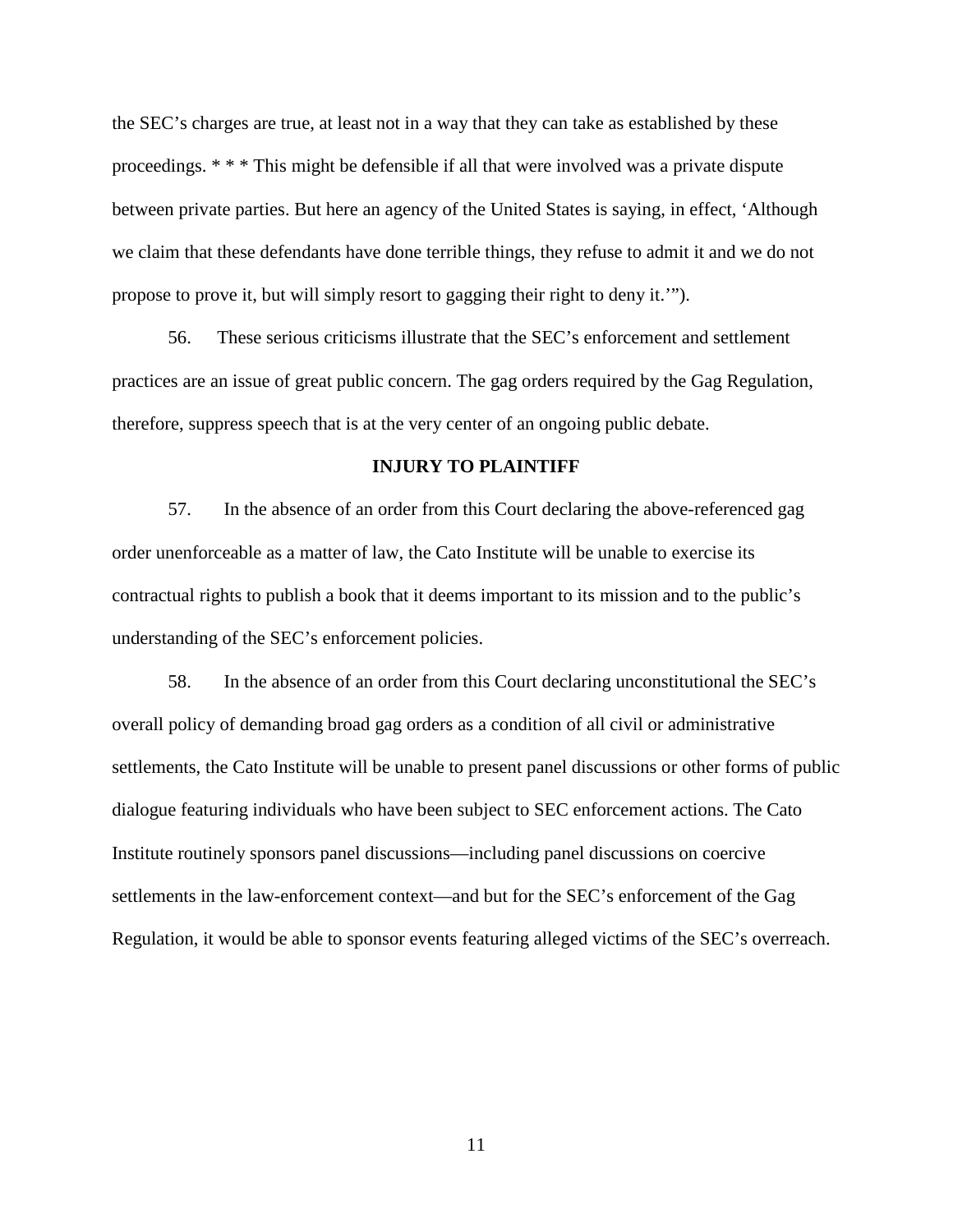#### **CONSTITUTIONAL VIOLATION**

### **Count I (First Amendment to the U.S. Constitution)**

59. All preceding allegations are incorporated here as if set forth in full.

60. The First Amendment protects the right to speak freely.

61. The First Amendment protects the right to receive information.

62. The First Amendment protects freedom of the press.

63. The SEC's policy and practice of demanding gag orders in all settlements, as

required by its interpretation of 17 C.F.R. § 202.5(e), violates the guarantees of the First

Amendment.

64. Any enforcement of the gag order quoted in paragraph 35 would violate the guarantees of the First Amendment.

65. The SEC's routine use of gag orders in settlements results in content-based restrictions on the right to speak freely.

66. The specific gag order quoted in paragraph 35 is a content-based restriction on the right to speak freely.

67. The SEC's routine use of gag orders in settlements results in content-based restrictions on the right to receive information.

68. The specific gag order quoted in paragraph 35 is a content-based restriction on the right to receive information.

69. The SEC's use of gag provisions results in content-based restrictions on the freedom of the press.

70. The specific gag order quoted in paragraph 35 is a content-based restriction on the freedom of the press.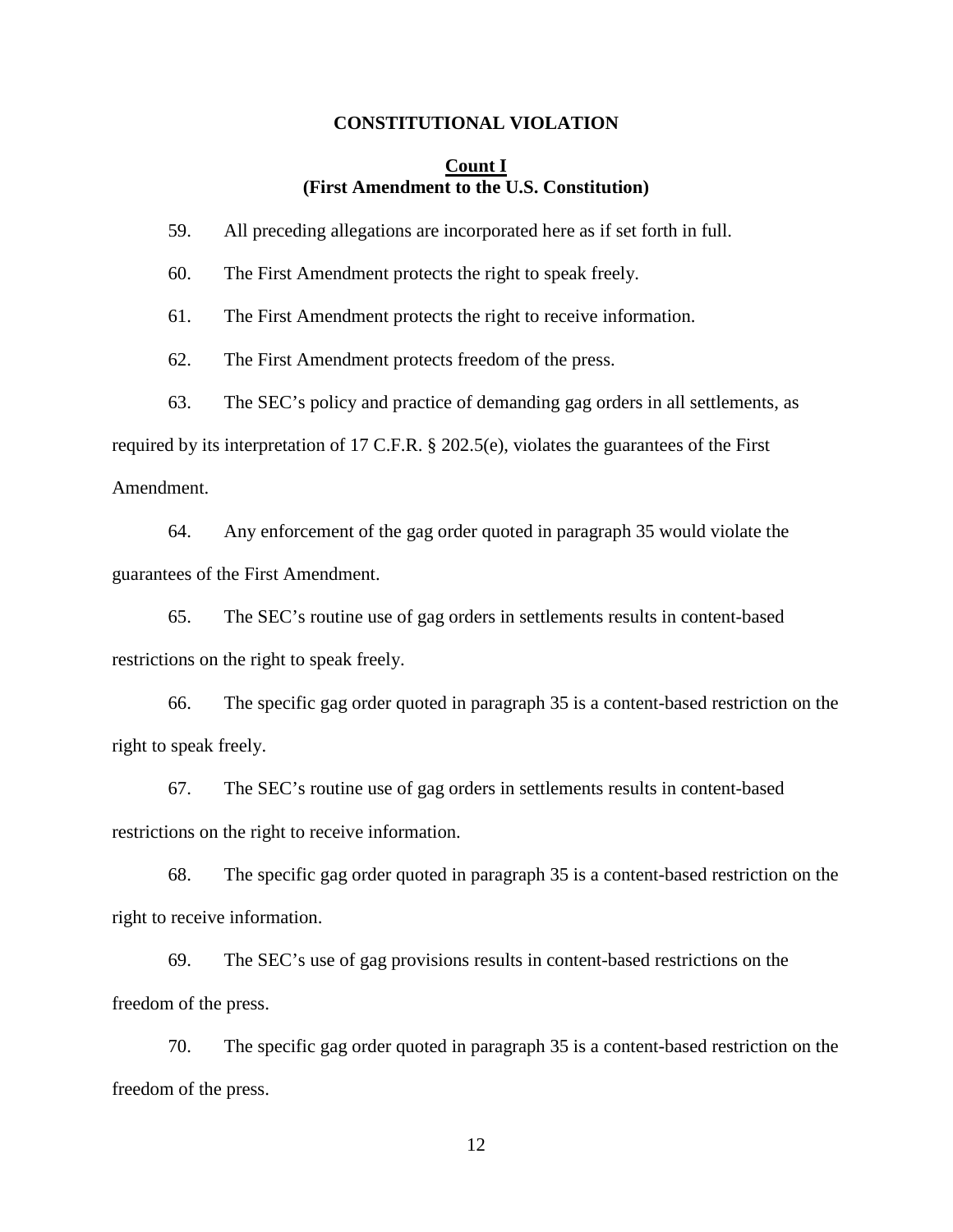71. The government has no legitimate interest in silencing individuals accused of wrongdoing by the SEC in perpetuity.

72. The SEC has no legitimate interest in protecting its reputation at the expense of protected First Amendment rights.

73. No governmental interest could justify the SEC's use of perpetual gag orders in all settlements.

74. The SEC's use of perpetual gag orders is not narrowly tailored to serve any government interest.

75. The SEC's interpretation and enforcement of the Gag Regulation and imposition of perpetual gag orders in consent agreements is overbroad.

76. Upon information and belief, Defendants possess no evidence that the perpetual gag-order provision quoted in paragraph 35 is necessary to achieve any government interest.

77. Upon information and belief, Defendants possess no evidence that their interpretation and enforcement of the Gag Regulation is necessary to achieve any government interest.

#### **PRAYER FOR RELIEF**

**WHEREFORE**, Plaintiffs respectfully request relief as follows:

A. A declaratory judgment that the Gag Regulation, 17 C.F.R. § 202.5(e), as interpreted and enforced by the SEC, is unconstitutional under the First Amendment to the United States Constitution;

B. A permanent injunction against enforcement of the Gag Regulation;